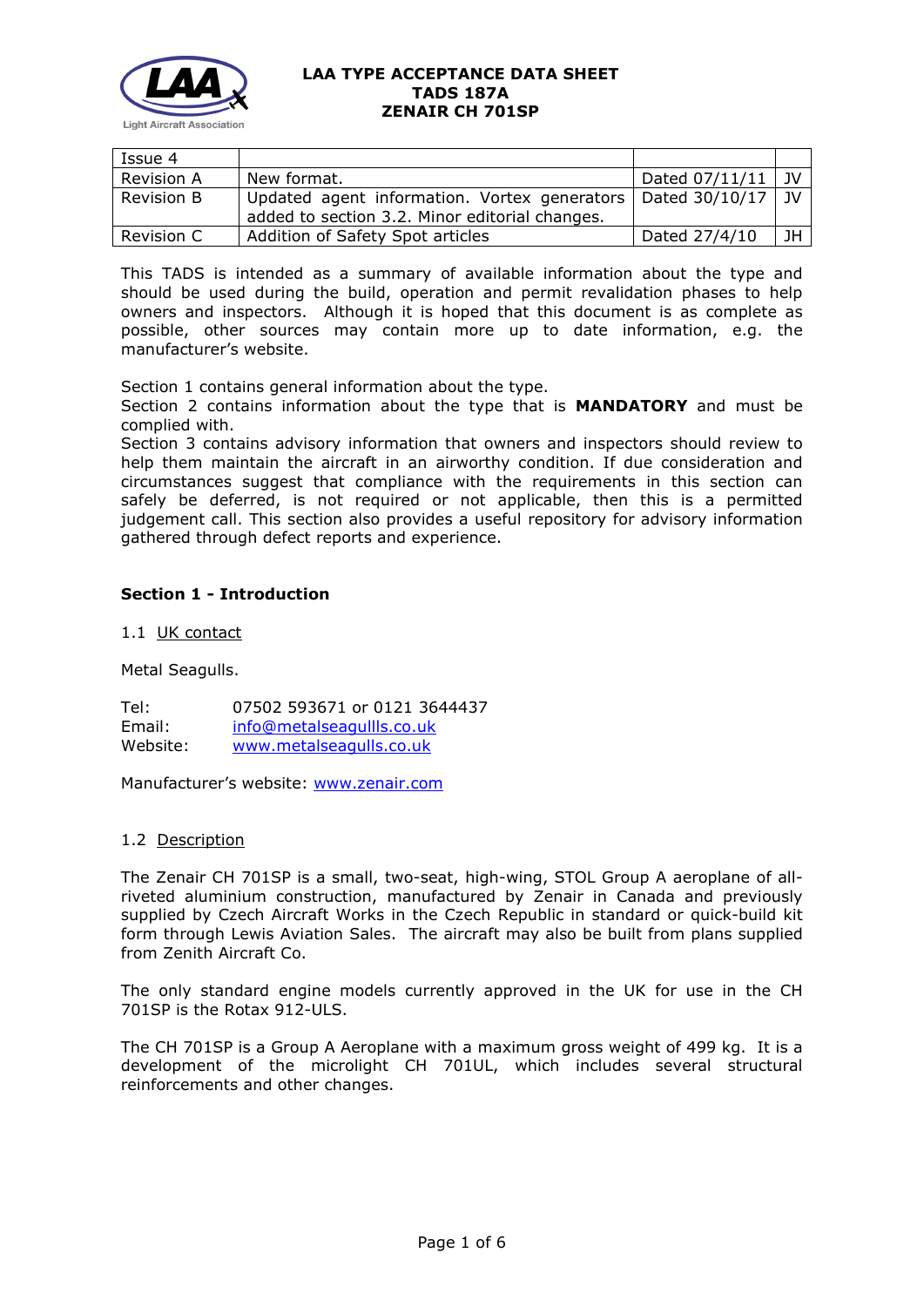

# **Section 2 – Mandatory information for owners, operators and inspectors**

At all times, responsibility for the maintenance and airworthiness of an aircraft rests with the owner. Condition No 3 of a Permit to Fly requires that: *"the aircraft shall be maintained in an airworthy condition".* 

#### 2.1 Fast Build Kit 51% Compliance

The technical leaflet TL.11 shows the contents of the accepted fast build kit. Note that it is essential that the closing skins of the fuselage and flying surfaces are supplied in un-riveted condition so that the inspector is able to inspect the 'open' assemblies and so that the builder is tasked with riveting these skins in place as part of the 'major portion' requirements.

#### 2.2 Build Manual

Drawings – the drawings required are as follows:

- Updated version of Zenair CH 701UL drawings, 72 pages commencing addition number 5 dated 4/2003
- Construction Manual 'How to Build your own STOL CH701'
- 'Zenair STOL CH-701 Step by Step Photo Guide'

# 2.3 Build Inspections

Build inspection schedule 2 (Metal aircraft). Inspector approval codes A-A, A-M or K. Inspector signing off final inspection also requires 'first flight' endorsement

# 2.4 Flight Manual

Flight Manual - Zenair STOL CH701 (CZAW).

#### 2.5 Mandatory Permit Directives

None applicable specifically to this aircraft type.

Also check the LAA website for MPDs that are non-type specific (TL2.22).

#### 2.6 LAA Required Modifications (including LAA issued AILs, SBs, etc)

The following bulletins have been issued by LAA:

[MOD-187-003](http://www.lightaircraftassociation.co.uk/engineering/TADs/187A/mod187003.pdf) There has been one reported instance of cracks discovered in both front right-angled tailplane mounting brackets on a LAA CH-701. The hairline cracks were not easy to spot even though one crack stretched from the bolt hole to the bottom edge of the bracket. A thick coat of flexible paint may conceal such cracks altogether. A good visual inspection at every pre-flight of these brackets is recommended. In case of cracking, do not fly, contact LAA. A full copy of this information was sent directly to all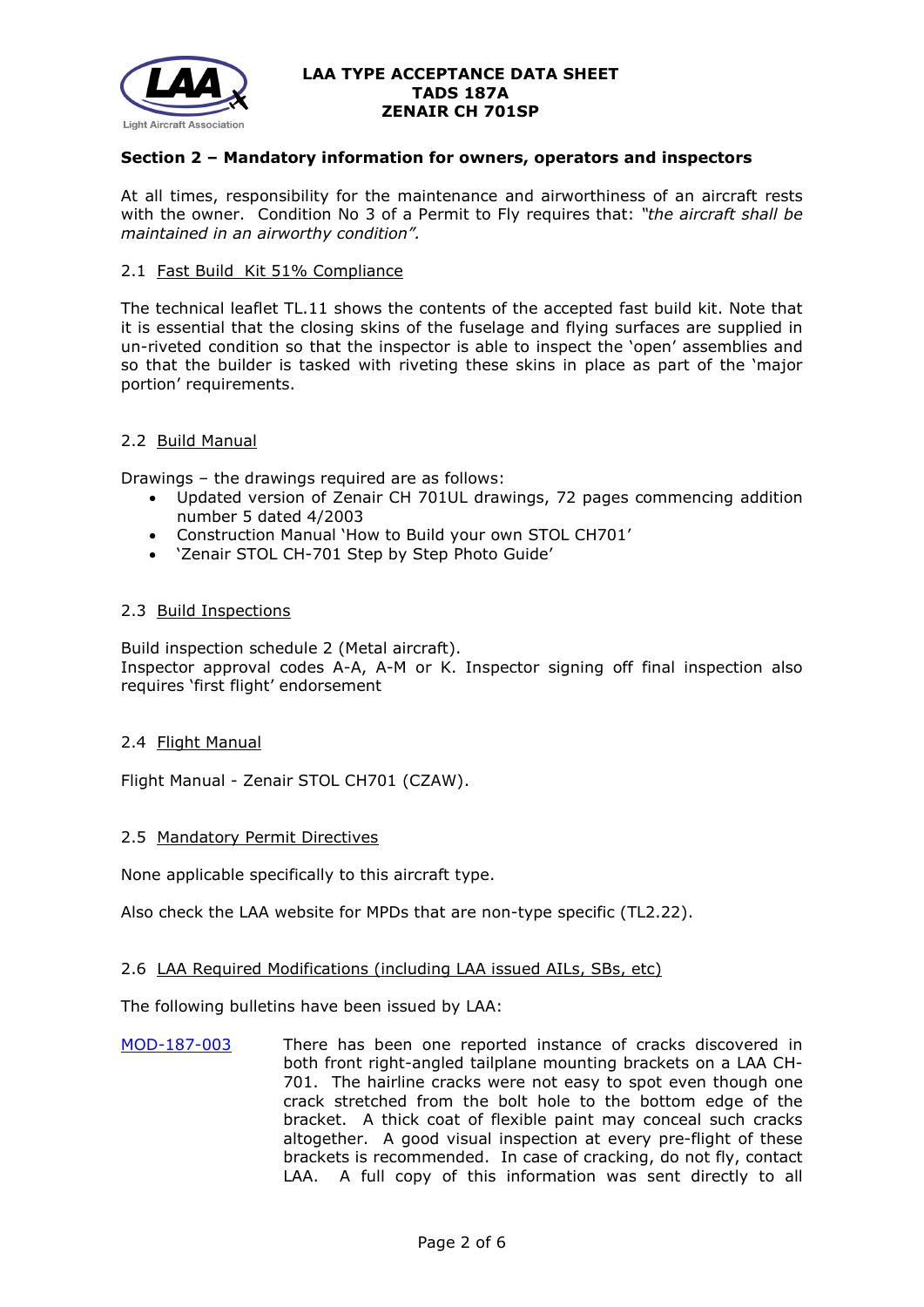

owners of affected aircraft during March 2002, and is otherwise available from LAA on request.

[MOD-187-004](http://www.lightaircraftassociation.co.uk/engineering/TADs/187A/mod187004.pdf) Zenair 701 Fuel Cocks (Andair FS20 fuel cock to be fitted if stops or detents not satisfactory with existing fuel cock) - Its been found that fuel cocks fitted to certain Zenair CH701 aircraft are not provided with effective stops or detents. This bulletin mandates fitment of fuel cocks that do meet the requirements.<br>Effective immediately. (This bulletin is the same as (This bulletin is the same as MOD/162/008 applying to Zenair 601 series). [MOD/Prop/04-005](http://www.lightaircraftassociation.co.uk/engineering/TADs/187A/modprop04005.pdf) Mandatory change to Woodcomp Klassic Propellers to replace any

Blades prior to serial number 600

Mandatory reinforcement of central lap strap attachments per Zenair Service Bulletin (details TBD).

2.7 Additional engine operating limitations to be placarded or shown by instrument markings

Notes:

- Refer to the engine manufacturer's latest documentation for the definitive parameter values and recommended instruments.
- Where an instrument is not fitted, the limit need not be displayed.

With Rotax 912-ULS engine:

Maximum CHT: 135°C Max Coolant Temp: 120°C (with 50/50 Glycol/water coolant) Oil Temp Limits: 50°C to 130°C (Normal 90-110°C) Oil Pressure: 2-5 Bar Minimum Fuel Pressure: 0.15 bar

2.8 Control surface deflections

| Ailerons     | Up: $15 \pm 1^{\circ}$   |
|--------------|--------------------------|
|              | Down: 15±1°              |
| Elevators    | Up: 32°-35°              |
|              | Down: 28°-30°            |
| Elevator tab | Up: tbd                  |
|              | Down: tbd                |
| Rudder       | Left: $23 \pm 2^{\circ}$ |
|              | Right: 23±2°             |
|              | Down: 16°                |

# 2.9 Operating Limitations and Placards

(Note that the wording on an individual aircraft's Operating Limitations document takes precedence, if different.)

- 1. Maximum number of occupants authorised to be carried: Two
- 2. The aircraft must be operated in compliance with the following operating limitations, which shall be displayed in the cockpit by means of placards or instrument markings: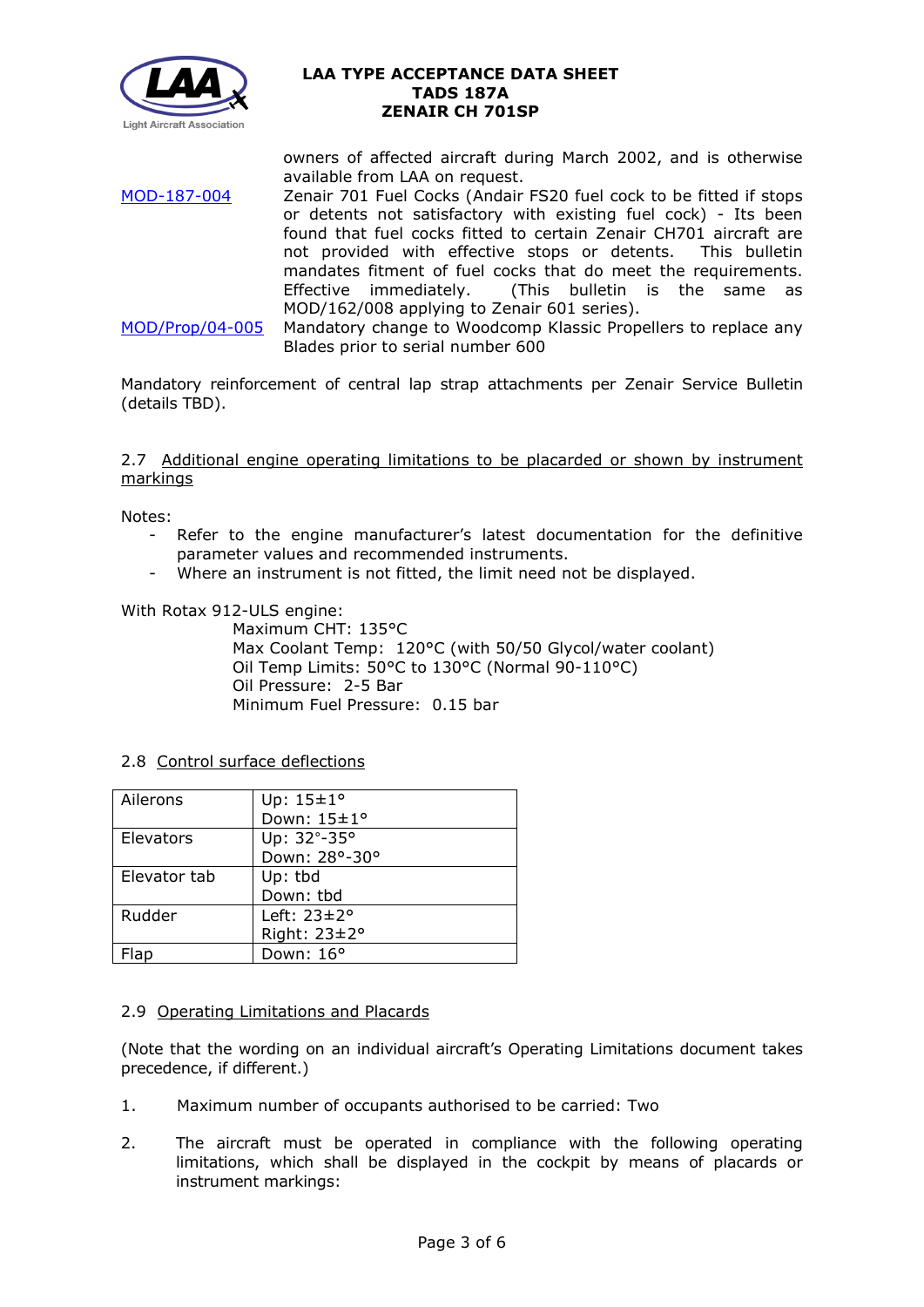

- 2.1 Aerobatic Limitations Aerobatic manoeuvres are prohibited. Intentional spinning is prohibited.
- 2.2 Loading Limitations Maximum Total Weight Authorised: 499 kg CG Range: 280 mm to 500 mm aft of datum Datum Point is: the leading edge of the wing slat
- 2.3 Engine Limitations Maximum Engine RPM: 5800 Maximum continuous engine RPM: 5500
- 2.4 Airspeed Limitations Maximum Indicated Airspeed ( $V_{NE}$ ): 110 mph Maximum Indicated Airspeed, flaps extended: 60 mph
- 2.5 Other Limitations The aircraft shall be flown by day and under Visual Flight Rules only. Smoking in the aircraft is prohibited.

Additional Placards:

"Occupant Warning - This Aircraft has not been Certificated to an International Requirement"

A fireproof identification plate must be fitted to fuselage, engraved or stamped with aircraft's registration letters.

# 2.10 Maximum permitted empty weight

| Model           | Engine        | Maximum empty weight |
|-----------------|---------------|----------------------|
| <b>CH 701SP</b> | Rotax 912-ULS | 314 kg               |

# **Section 3 – Advice to owners, operators and inspectors**

# 3.1 Maintenance Manual

Nil. In the absence of a manufacturer's schedule for the airframe, refer to LAMS schedule. For airframe rigging information consult build manual and drawings. For engine maintenance consult engine manufacturer's schedule.

# 3.2 Standard Options

- Zenair elevator vortex generator kit.

Note that wing tanks are standard on SP model.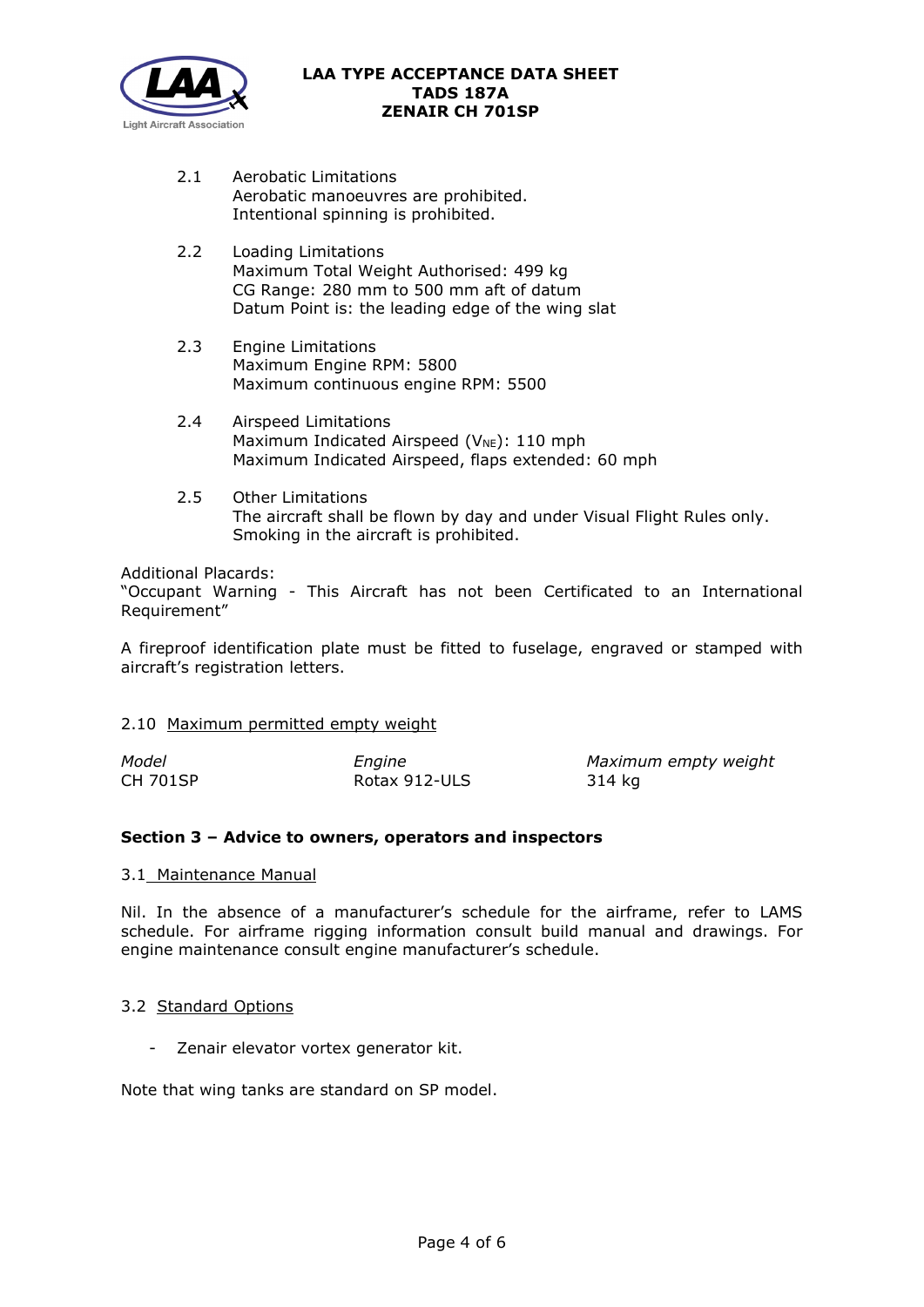

# 3.3 Manufacturer's Information (including Service Bulletins, Service Letters, etc)

In the absence of any over-riding LAA classification, inspections and modifications published by the manufacturer should be satisfied according to the recommendation of the manufacturer. It is the owner's responsibility to be aware of and supply such information to their Inspector.

- Zenair's newsletter 'Zenair News' provides advice on building and operating Zenairs of all kinds, but Zenair have not promulgated service bulletins.
- Zenair letter regarding cracking rudder pedals dated 17.2.98, describes how rudder pedals should be uprated from 0.035" wall tubing to 0.049" or 0.058" or welded reinforcing gussets added to each side of the welded joints, to drawing included with the warning letter.
- Service bulletin (details TBD) regarding central lap strap reinforcement .

# 3.4 Special Inspection Points

- Check for cracks in tailplane attachments in service (see bulletin LAA–187-003).
- Check for cracks in base of rudder pedals (Zenair letter dated 17.2.98 refers).
- Elimination of undue friction in rudder control system and nosewheel steering. In order for the rudder to self-centre in flight and for the aircraft to meet normal directional stability requirements, it is essential to avoid undue friction in the rudder controls. This involves attention to the lubrication of the system, avoiding over-tight fits and the correct setting up of the rudder cable tensions, which should be carried out with the aircraft jacked up so that the nosewheel is off the ground to simulate the flight case.
- Elimination of undue friction in the elevator control system. It is important to avoid undue friction in the elevator controls. This is achieved through proper attention to lubrication, avoiding over-tight fits and correct elevator cable tensions.
- The throttle spring on the carburettor must be adjusted so that the system does not have a strong tendency to spring to 'full throttle' when the throttle knob is released, or require a strong pull to keep it in the closed position.
- If Rotax engine fitted, Rotax 912 series installation checklist to be completed (apart from flight test section) as part of final inspections prior to applying for Permit to Fly.
- Ensure that any self-locking nuts subject to angular motion are replaced with equivalent castle nuts and split pins.
- Widespread use is made of Avex rivets using riveting techniques specially developed by Zenair and NOT APPLICABLE to other types of aircraft including use of Avex blind countersunk rivets into non-countersunk holes, and solid rivets set using flat dolly on mushroom head. Zenair permit the use of non-radiused (sharpcorner) aluminium angle extrusions for primary structure (contrary to normal aviation practise using radiused material) and inspectors should be vigilant for the appearance of cracks in such structure.
- Care is required in interpreting the drawings, the dimensioning being vague in some areas with a possibility of errors creeping in on such major features as the location of the firewall bulkhead. Anticipate later construction stages and check dimensions / fit of parts carefully prior to bending, cutting or drilling.
- For UK-built examples it is recommended that suitable corrosion protection of the aluminium airframe is used throughout, e.g. epoxy primer on aluminium parts and assembly compound where steel parts assembled to aluminium parts.
- Correct rigging of wing slats per drawing sheet 7S2 critical.
- Maintenance is typical of riveted aluminium airframe.